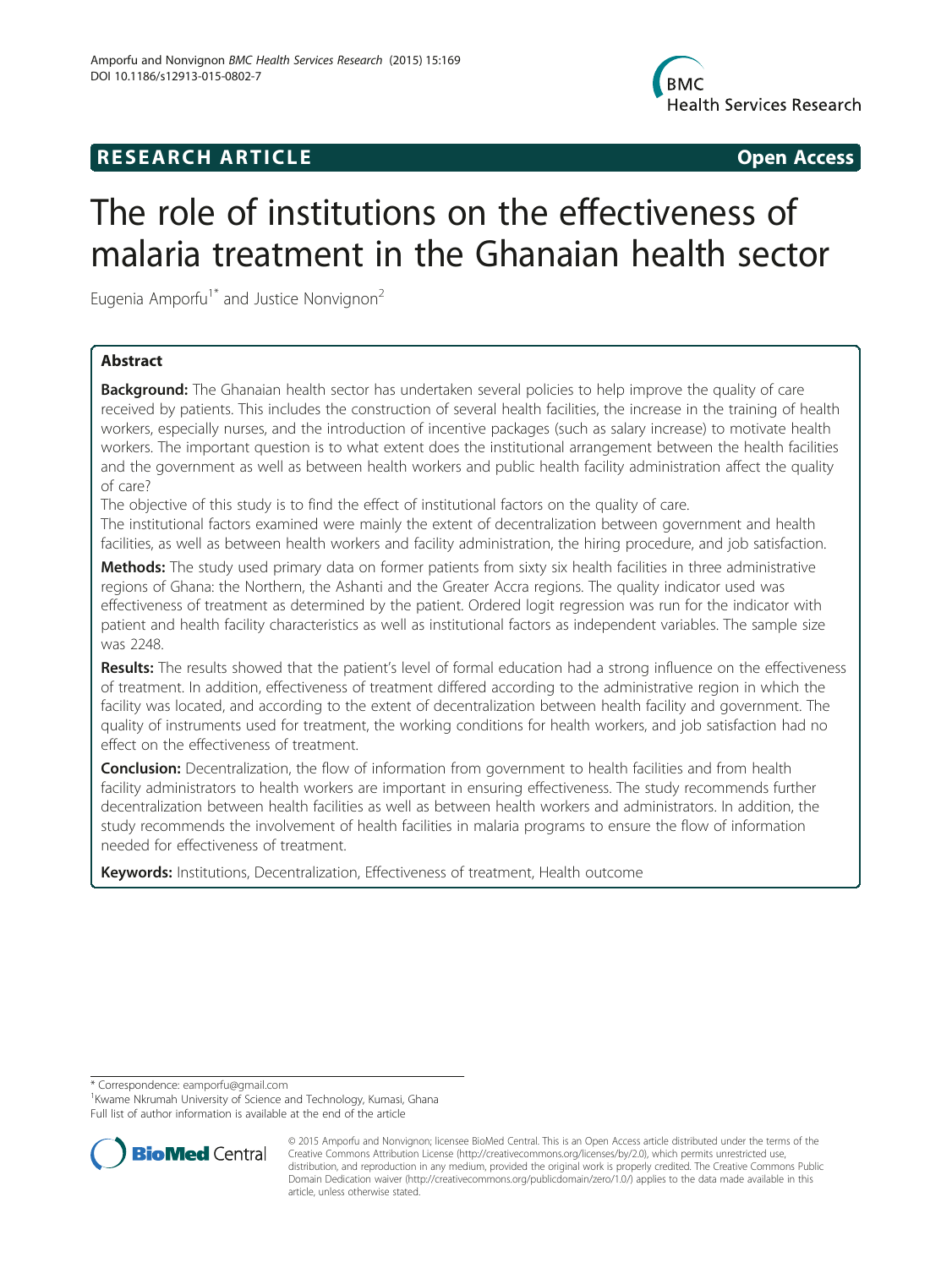# Background

Ghana, a developing economy with a population of 25.37 million is located in the tropics and hence its population is affected by tropical diseases such as malaria, guinea worm disease, and buruli ulcer [[1,2](#page-8-0)]. Malaria is the dominant disease in the country, being responsible for about 33 percent of all outpatient attendants and about 49 percent of under five admissions [[3](#page-8-0)]. Effective treatment of malaria is therefore important for the health of the Ghanaian population. As a result, there is high government involvement in the provision of treatment of the disease [[3,4](#page-8-0)] and hence subject to institutions related to governance. The government constantly reviews existing methods of treatment and introduces new programs for prevention and treatment of the disease [\[3](#page-8-0)].

A strong health system that ensures reduction in morbidity and mortality from diseases requires the active networking of many stakeholders such as government, the health sector, and community members. When institutions function properly, productive networking could enhance the ability of the health sector to provide effective treatment of diseases. Because people seek treatment in order to reduce or eliminate morbidity, enhancing treatment effectiveness is welfare improving to patients and the population as a whole. It is therefore important to know the institutional factors that affect the effectiveness of malaria treatment in the Ghanaian economy.

Effectiveness of treatment refers to the impact of healthcare on the health status of the patient according to the patient's evaluation [[5](#page-8-0)]. When treatment is effective patients' welfare improves. With public health facilities in the Ghanaian health sector providing care to a large percentage of the population [[6\]](#page-8-0), improvement in effectiveness of treatment in public health facilities is likely to be benefited by a large percentage of the population. The objective of this study is to examine the effect of institutional factors on the effectiveness of malaria treatment in the Ghanaian public health facilities. The focus of institutions is mainly on the extent to which the institutional arrangement between health facilities and the government as well as between health workers and public health facility administration affect the effectiveness of treatment.

#### Institutional relationships in the Ghanaian health sector

Two main institutional relationships are of interest in the study. The first institutional relationship of interest is that between government and health facilities and this relationship is represented in the study as, the extent of decentralization in decision making, and the flow of information (on new treatment methods) from government to health facilities. The other institutional relationship of interest is that between health facility administration and health workers, and is represented in the study as the extent of decentralization, the flow of information (on new treatment methods) from health facility administration to health workers, opportunities for professional development of health workers, procurement process, and job satisfaction of health workers.

The definition of decentralization involves the transfer of responsibilities from a high level of government to lower levels [[7](#page-8-0)]. The literature on decentralization however presents several definitions using various approaches such as the public administration approach, the local fiscal choice approach, social capital approach, and the principal agent approach [\[7](#page-8-0)]. The approach that is relevant to the current study is the principal-agent approach which focuses on the relationship between the government (the principal) and the health facility (agent), and how the principal can induce the desired behavior from the agent. Under this approach, decentralization involves the principal transferring responsibilities to the agent. Two levels of decentralization were of interest in this study: decentralization at the central government level, i.e., between government and health facilities (external decentralization), and decentralization within the health facility, i.e., between the facility administration and the health workers (internal decentralization).

As far as decentralization is concerned, public health facilities in the Ghanaian health sector can be divided into two: teaching hospitals and non-teaching hospitals. Teaching hospitals have autonomy in hiring health workers and can directly purchase drugs, equipment and other supplies and pay suppliers [\[8\]](#page-8-0). Teaching hospitals then enjoy external decentralization. The non-teaching health facilities however are governed by the Ghana Health Services (GHS) and cannot hire health workers directly; neither can they purchase other physical inputs without approval from the GHS at the various directorates [[8](#page-8-0)].

External decentralization is expected to enhance the ability of the local health facilities to respond quickly to local needs [\[9\]](#page-8-0). It follows then that a teaching hospital in the Ghanaian health system can quickly restock when it runs out of drugs or hire new health workers without waiting for the government. Teaching hospitals are therefore more likely to respond quickly to the healthcare needs of patients to ensure effective treatment. It is therefore hypothesized that teaching hospitals provide more effective treatment than non teaching hospitals. Internal decentralization is needed to enhance treatment effectiveness. Given that health workers are directly in touch with patients, they are likely to have information on patients' welfare issues. Involving health workers in decision making then is likely to enhance effectiveness of treatment. The study expects a positive relationship between effectiveness of treatment and internal decentralization.

Since methods of treatment change overtime [\[10](#page-8-0)] it is important that information on new methods is easily conveyed from government to the facilities. In addition, adequate flow of information from administrators to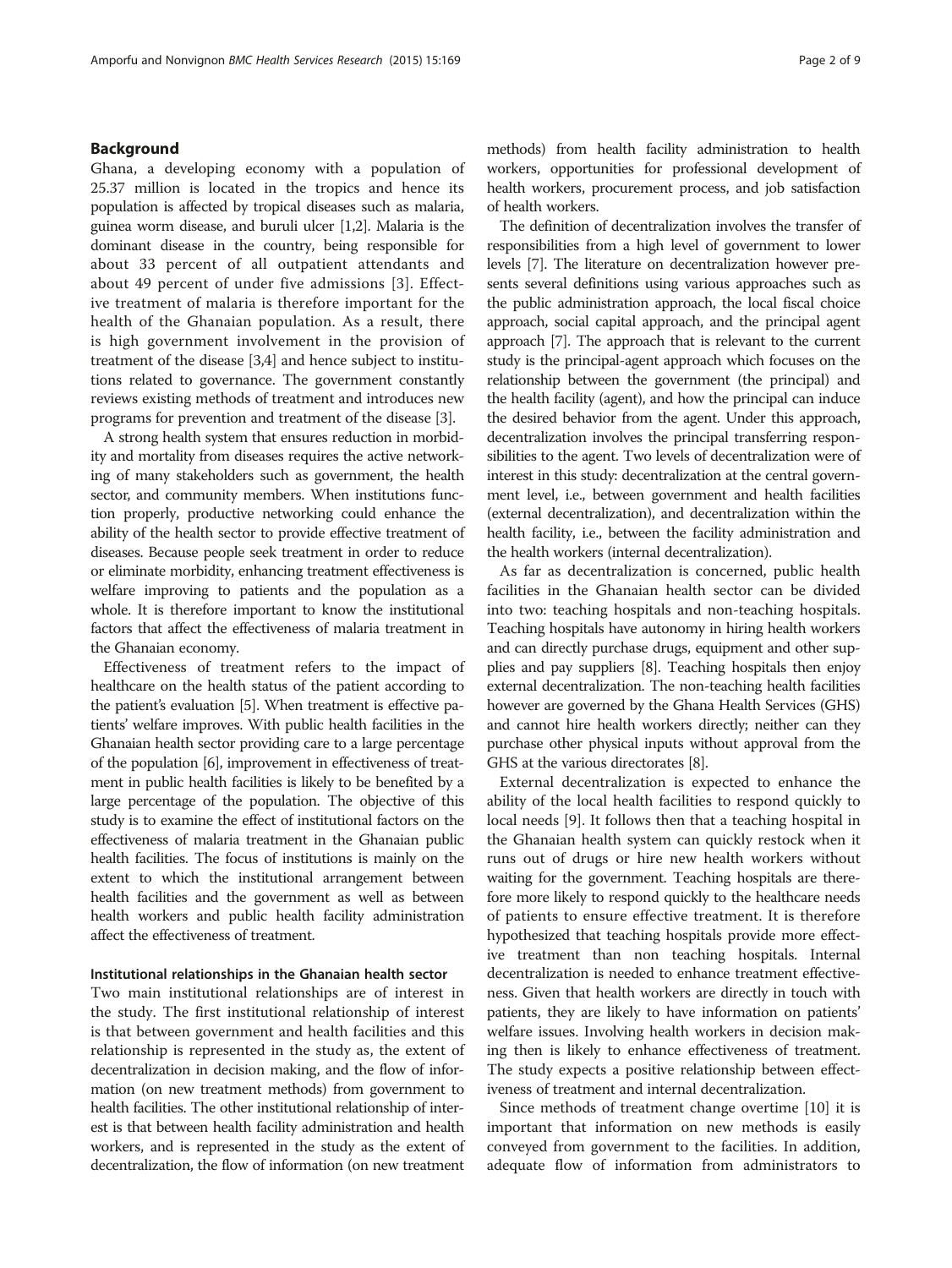health workers also ensures that new methods of treatment are easily communicated to health workers to improve the effectiveness of treatment.

Treatment effectiveness is likely to be enhanced if the procurement process at the facility level ensures that quality equipment and inputs are supplied. Good working conditions for health workers could improve job satisfaction on the part of the workers and hence motivate them to improve the quality of treatment input to ensure effectiveness [\[11,12](#page-8-0)]. It is therefore hypothesized that the availability of these institutional factors enhances effectiveness of treatment.

Even though studies have examined the effect of decentralization on health outcomes, the focus of health outcome was on development of complication [\[13\]](#page-8-0) and hence patients who did not develop complications but did not fully recover from their illness were not included in the analysis. The current study focused only on malaria outpatients because using the treatment of only one disease makes comparison less complicated, and in this way the effect of various factors on effectiveness need not be linked to the type of disease. Contrary to the literature that has focused on development of complications [e.g., 13], by using effectiveness of treatment in general for patients who had received treatment from selected health facilities, the current study was able to include those who did not develop complications but were not able to regain the health status before illness.

# Methods

#### Data source and description

The survey data used for the study came from health facilities in three of Ghana's ten administrative regions as outlined in the [Appendix](#page-8-0). The selected regions were the Greater Accra region, the Ashanti region, and the Northern region. The three regions were selected because the three public teaching hospitals in the country were located in those regions, with one hospital per region. The selected health facilities were three teaching hospitals, three regional hospitals (one from each region), twelve district hospitals (four from each region) and eight health centers (three from Ashanti, three from Greater Accra and two from the Northern region). Teaching hospitals were in general tertiary hospitals but they also had outpatient departments, and acted as the referral hospitals for the other hospitals. Administratively, Ghana is divided into ten regions and each region has a regional hospital that acts as the referral hospital for the region. Regions with teaching hospitals then had two referral hospitals with the teaching hospitals acting as referral to the regional hospitals as well as district hospitals. District hospitals acted as the referral hospitals to the health centers. The teaching and regional hospitals were located in the regional capitals and hence in large cities, while the district hospitals were spread over small towns and large cities.

The survey which was sponsored by the African Economic Research Consortium was done in 2010 and it involved interviewing patients, health workers and health facility administrators, with ethical approval from the Ghana Health Service on clearance ID: GHS-ERC:01/1/ 10. A sample of the questionnaires for the survey can be found in the Additional file [1](#page-8-0). The authors obtained informed consent from respondents. The sampling frame for health workers was all nurses and doctors who have worked in the outpatient department within a month before the interview. In the case of patients, the sampling frame was all those who had received outpatient malaria treatment from the selected health facilities within a month to the interview. Each patient interviewed then had received outpatient malaria treatment in one of the selected facilities within a month before the interview. The patients were therefore former patients of the selected health facilities and were interviewed outside the premises of the health facilities. Information on patients' contact in medical records was not adequate because not all patients had phone numbers or house addresses. Using medical records to select patients then could result in a weak representative sample of the population as only patients with addresses, who are also likely to be the affluent in society, would be interviewed. The study then did not use information on medical records to select patients. The researchers then approached anybody they met on the street or in any house that they entered and asked them if they had received outpatient malaria treatment from the nearest selected health facility in the community or town or city within a month. The respondents who were selected for interview then were those who responded positively to the question and were willing to be interviewed.

To select a house, the researchers first went to the streets in the residential areas in the community or areas served by each of the selected health facilities. For each street, the houses in each block were given numbers and the numbers were written on pieces of paper. The researchers then randomly picked any three of the numbers and entered those selected houses for interview. If respondents in the selected houses could not be interviewed, a number was picked from the remaining numbers to select another house. This continued for each facility until the desired sample size for the facility was reached. Note that the larger health facilities such as the district, regional and teaching hospitals serve wide areas beyond the neighborhood residents, and so interviewing people on the commercial streets near these facilities ensured that people who lived far but sought care from the selected facilities were also interviewed. The method of selection used then is likely to cover a good percentage of patients who have been treated by the facilities.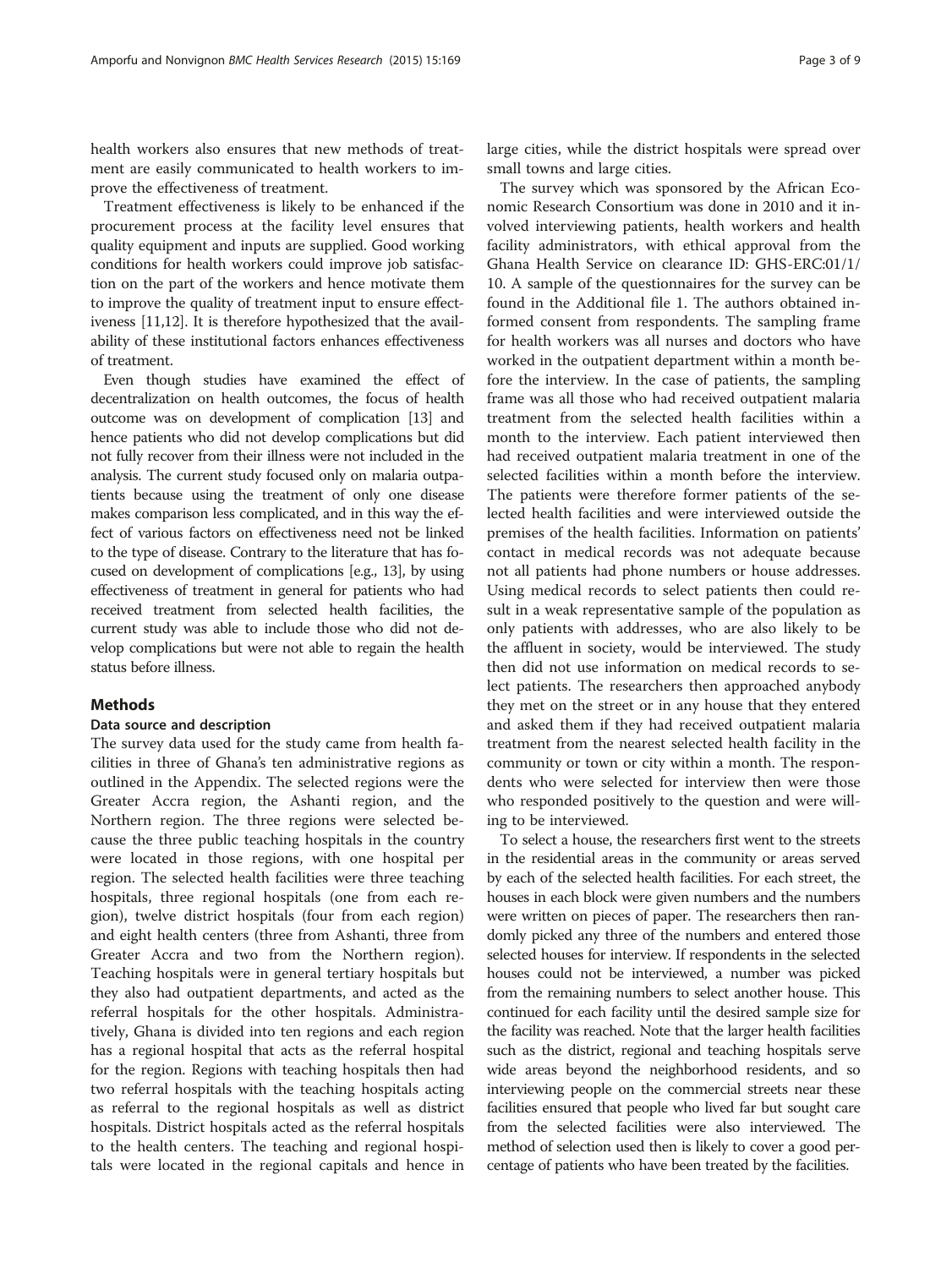The choice of sample size was problematic because information on population of outpatients treated was not available for all selected health facilities. The selection of sample size of patients and health workers therefore depended on the type of health facility with the largest facilities getting the largest sample size of outpatients. In general, one hundred patients were selected in each teaching hospital, eighty from each regional hospital, and twenty from each health centre. The sample size for the district hospital patients ranged between eighty and sixty depending on the size of the facility. The choice of exact numbers is simply based on financial feasibility. Again, due to financial reasons, only fifty percent of health workers who worked in the outpatient department, nurses and doctors, were interviewed in each facility. The unit of observation was patients and the sample size reduced from 2890 to 2248, after removing observations with missing values. Hence 642 patients were dropped from the data.

#### Sample

Outpatients were used in the study for two reasons. First, since malaria was a very common disease, the study wanted to find the extent to which the various facilities were capable of treating mild malaria which is the basic disease. Second, health facilities were included in the explanatory variables. The choice of health facility is correlated with severity of illness as sick people are likely to choose quality health facilities and severity of illness also affects effectiveness of treatment [[14](#page-8-0)]. Since there was no variable for severity of illness and severity of illness is likely to be high among inpatients, the inclusion of inpatients could cause high correlation between health facility type and the error term. The use of outpatient is likely to ensure a uniform severity, mild malaria, and hence reduce any correlation between severity illness and the choice of health facility.

#### Empirical specification

The empirical model used in the study is specified below:

$$
y_i = \beta_1 + \beta_2 X_{2i} + \beta_3 X_{3i} + \beta_4 X_{4i} + e_i \tag{1}
$$

where  $yi$  is malaria outpatients' ranking of treatment effectiveness from selected health facilities. The variable is an ordinal variable with values between 1 and 7, with 1 representing poor effectiveness and 7 representing excellent effectiveness.

The  $X_{2i}$  is a vector of variables on patients' characteristics including age, gender, education and occupation. Since health deteriorates with age [\[15](#page-8-0)], older patients were expected to have poorer outcomes than the young patients. Education is likely to enhance health as the educated

individual is better equipped with information on health improvement than the less educated [[15](#page-8-0)]. Effectiveness of treatment was therefore expected to improve with the level of education. Since there was no information on income (a weakness of the data), the type of employment of patients was used as a proxy for income. The employment categories used were unemployed (control group), those employed in the formal sector and those employed in the informal sector. Another dummy was added for farmers and non farmers (control group). People in the informal sector are often self employed and so bear a higher opportunity cost [[16](#page-8-0)] of staying home when sick than the unemployed. Given that malaria treatment requires a lot of rest [\[17](#page-8-0)], people in the informal sector are less likely to rest when they have malaria and hence are more likely to report low effectiveness of treatment. Formal sector employees are often able to get sick days off work to rest and so are likely to comply with treatment and hence expected to report a higher effectiveness of treatment than the unemployed. Farmers belong to the informal category and the rationale for the inclusion of a dummy for farmers was the seasonal nature of their work. Their opportunity cost for rest, and hence compliance with treatment is likely to vary depending on whether or not it is within the planting and harvesting seasons. Since the survey was done in the planting season, farmers were therefore expected to report low effectiveness than non farmers.

The  $X_{3i}$  is a vector of health facility characteristics. These are dummy variables for teaching hospitals, and non teaching hospitals which are further dummied as health centers, district hospitals, and regional hospitals with health centers as the control group. As already explained the dummy for Teaching hospital was used as a proxy for external decentralization and so its coefficient was expected to be positive. Regional hospitals in Ghana have more autonomy in procurement than district hospitals, and a similar difference exists between district hospitals and health centers. The coefficients of regional and district hospitals were expected to be positive implying better effectiveness as a result of the ability to respond more quickly to medical needs compared with health centers.

Two additional dummies were also created for the administrative region in which the facility was located. Since the data were collected from three of the ten administrative regions in Ghana only two dummies were created. The three regions are the Greater Accra region, the Ashanti region, and the Northern region which was the control variable. These dummies are linked to governance because Ghana follows the central government system of governance and the capital city is located in the Greater Accra region. Facilities located in this region were expected to have the best in effectiveness of treatment as a result of their closeness to the head office of the Ministry of Health. The Ashanti region has the second largest city of the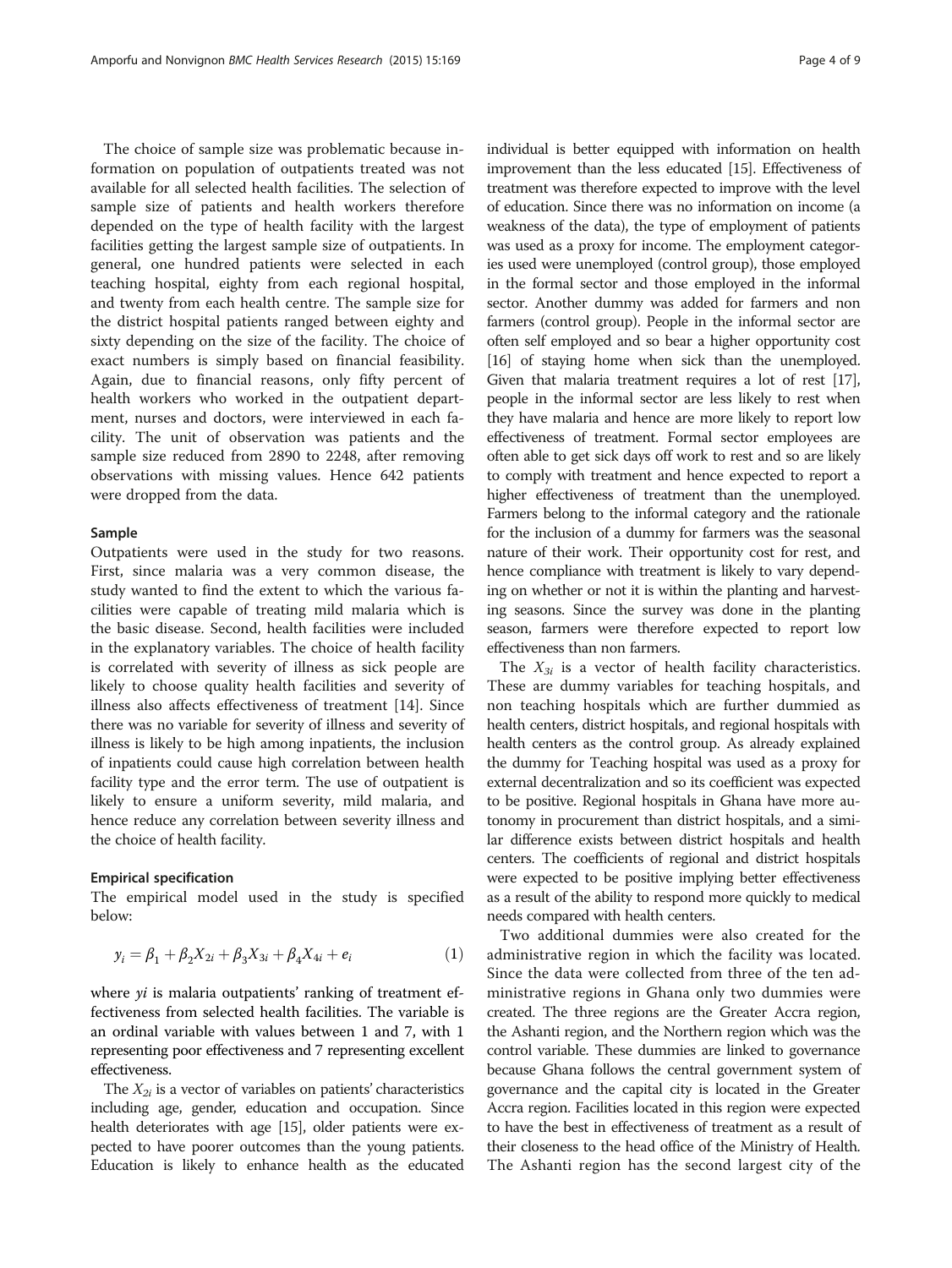country and the largest population and so health facilities in this region are likely to receive more attention from the Ministry of Health in resource allocation than the Northern region which is the poorest of the three. Two more variables, number of doctors and nurses in each health facility, were also added making the number of variables in the vector of health facility characteristics seven. The coefficients of number of doctors and of nurses were expected to be positive as increase in personnel, structural quality, could improve effectiveness of treatment.

The third vector,  $X_{4i}$ , has six dummy variables on the institutional factors. These factors are external flow of information, internal flow of information, quality of instruments used, inclusion of health workers in decision making (internal decentralization), opportunity for professional development, and job satisfaction. All these factors were expected to have a positive effect on the effectiveness of treatment. External flow of information refers to the flow of information between government and the health facility regarding new methods of treatment. The internal flow refers to information flow between facility administrators and health workers. A fast flow of such information was expected to enhance effectiveness of treatment. Similarly, quality instrument was expected to be positively correlated with effectiveness as it enhances diagnoses and treatment. Finally, professional development and job satisfaction, because they improve the skills and motivation of health workers, were also expected to have a positive impact on effectiveness of treatment. The last variable in the model is the error term.

The institutional variables were originally all coded between one and ten, with one implying poor ranking and ten representing excellent ranking. With the exception of 'information flow from government to facility' which was provided by health facility administrators, the information in the remaining institutional variables was provided by health workers. For the purposes of the estimation dummy variables were created for the institutional variables. To create the dummy variables, first the codes provided by health workers in each facility were averaged. A variable was created with the averaged values for each health facility. A dummy variable was thus coded as one when the averaged code was greater than 5. For example, the dummy variable for job satisfaction was coded as one whenever job satisfaction was on average rated by the health workers in a facility as greater than five. The implication is that the facilities in which health workers rated their job satisfaction on average above five were, on average, satisfied with their job.

Ordered logistic regression was used to estimate the model. The choice of ordered logit was due to the nature of the dependent variable which was made up of integers from 1 to 7 representing patients' ranking of the effectiveness of treatment. The values in the variables were the

observed ranking for the latent variable,  $y^*$ , of the actual ranking. Letting  $y^* = x\beta + \varepsilon$  where  $y^*$  is the exact unobserved ranking of effectiveness of treatment;  $x$  is a vector of independent variables described above [\[18\]](#page-8-0). When  $y^*$  is equal to the lowest threshold, its observed value is 1 and the observed values increase until 7 for the highest threshold. With  $yi$  in (1) as  $y^*$  and  $x\beta$  as the coefficients and explanatory variables described above, the ordered logistic regression estimates the coefficients and the thresholds. A positive sign of the coefficient means that the latent variable increases with the regressor [\[18\]](#page-8-0). SPSS, version 16, was used to run the regression. The thresholds were not reported as they were not of importance in the discussion. For ease of interpretation, odds ratios were reported.

### Results

As shown in Table [1,](#page-5-0) the average age of patients was 36.6 years. More than half (59 percent) were women. The proportions of patients in the Greater Accra and the Ashanti regions were about the same while that of the Northern region was smaller. The respondents were mostly educated at the JSS and SSS levels. Consistent with the Ghanaian labor market, the patients were mostly informal sector workers [[19](#page-8-0)]. As a result of the large number of district level facilities selected, patients who received care from district hospitals formed almost half of the sample followed by those in the health centers and then teaching hospitals. There were 38 public district level hospitals and 307 public health centers in the three selected regions. As shown in Table [1,](#page-5-0) these two types of health facilities provided treatment to most of the patients in the regions. Further analysis of the data showed that the distribution of female patients over the facility type followed that of the data and more than half of the patients in each hospital type were women. The proportion of women (62 percent) in the regional hospitals and health centers were slightly more than those in the teaching and district hospitals where women formed 51 percent and 54 percent respectively of the total patients.

Table [1](#page-5-0) shows that health workers in about 74 percent of the health facilities had job satisfaction. The administrators of 49 percent of the health facilities rated the flow of information from government to the facility as good or adequate. Again, health workers from about 77 percent of the health facilities on average, responded that there was adequate flow of information between the facility administration and the health workers. However, health workers from only 41 percent of the health facilities recorded decentralization at the facility level. More than 80 percent of the health facilities were rated by health workers as providing opportunity for professional development and following a procurement process that ensured the purchase of quality instruments.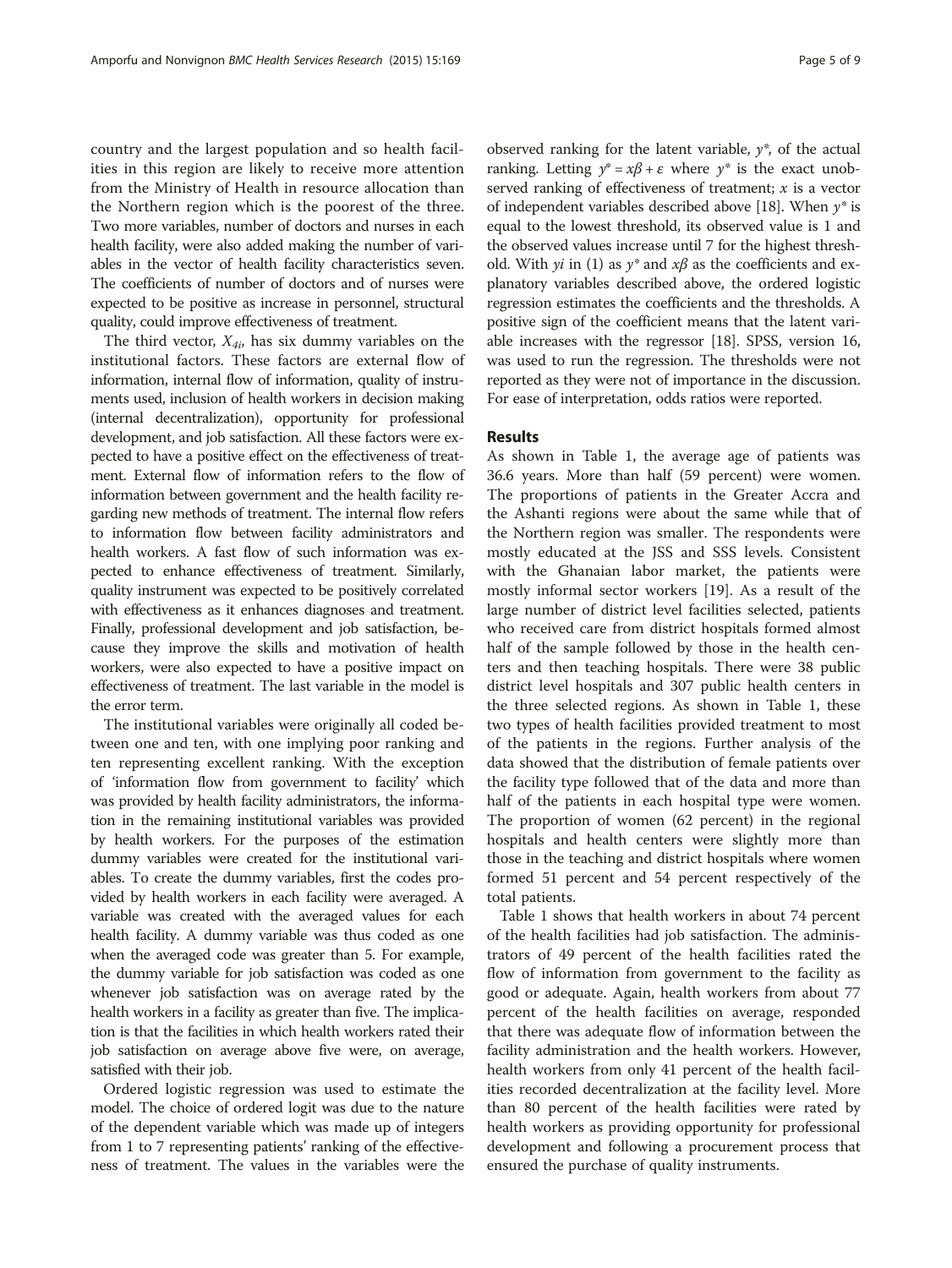Table 2 shows that most of the patients ranked the effectiveness of treatment above 4 implying that the health facilities were in general able to provide adequate treatment to malaria patients.

407 18.1

1729 76.9

Table [3](#page-6-0) reports the odds ratio from the regression. The results on patient characteristics show that effectiveness of malaria treatment improved with age and that effectiveness was not affected by the gender of the patient. The odds of a patient with tertiary education, having the highest ranking of effectiveness versus the remaining lower rankings was 1.52 times greater than for the uneducated, holding all other variables constant. Following a similar interpretation of the of the odds ratio, the results also show that patients who worked in the formal sector also reported higher effectiveness than the unemployed.

The results on the facility characteristics also show that, as expected, higher effectiveness of treatment was found in the Greater Accra region than the Northern region. The odds of a patient from the Greater Accra region choosing the highest ranking (7) versus any of the remaining lower rankings of treatment, was 2.28 times greater than patients from the Northern region holding all other variables constant. However, no statistically significant difference was found in the odds between the Ashanti and the Northern regions. Patients who received treatment in teaching hospitals found treatment more effective than those who received care in health centers. Specifically, the odds of a patient from teaching hospital choosing the highest ranking of effectiveness of treatment (7) versus any of the remaining lower rankings was 6.33 times greater than patients who received treatment in the health centers, holding all other variables constant. However those who received care in the regional hospitals found treatment less effective than those who received care in the health centers. For patients who received care from regional hospitals, the odds that they choose the highest ranking of effectiveness versus any of the lower rankings was 0.57 times lower than patients who were treated at health centers, holding all other variables constant. There was no statistically significant difference in effectiveness between health centers and district hospitals. Neither the number of nurses nor the number of doctors in the facility affected the effectiveness of treatment.

Only two of the institutional factors, the flow of information between government and health facilities, as well as that between health facility and health workers, were found to be statistically significant meaning that there

| Table 2 Patients' view on effectiveness of treatment, with |       |         |  |  |
|------------------------------------------------------------|-------|---------|--|--|
| $1 =$ poor and $7 =$ excellent                             |       |         |  |  |
| <b>Effectiveness of treatment</b>                          | Total | Percent |  |  |
|                                                            | 40    | 18      |  |  |
|                                                            |       | つつ      |  |  |

3 88 3.9 4 223 9.9 5 438 19.5 6 858 38.2 7 551 24.5

<span id="page-5-0"></span>Table 1 Characteristics of study participants and facilities (n = 2248)

| $(n = 2248)$                    |              |                      |  |  |
|---------------------------------|--------------|----------------------|--|--|
| Variable                        | <b>Total</b> | Percentage           |  |  |
| Age                             |              | 36.6 years (average) |  |  |
| Gender                          |              |                      |  |  |
| female                          | 1,326        | 59                   |  |  |
| male                            | 922          | 41                   |  |  |
| Greater Accra                   | 897          | 39.9                 |  |  |
| Ashanti                         | 861          | 38.3                 |  |  |
| Northern                        | 526          | 21.7                 |  |  |
| Education                       |              |                      |  |  |
| · Uneducated (control group)    | 243          | 10.8                 |  |  |
| • Primary                       | 360          | 16                   |  |  |
| • Junior Secondary School (JSS) | 879          | 39.1                 |  |  |
| · Senior Secondary School (SSS) | 470          | 20.9                 |  |  |
| • Tertiary                      | 297          | 13.2                 |  |  |
| Occupation                      |              |                      |  |  |
| · Formal                        | 450          | 20                   |  |  |
| • Informal                      | 1214         | 54                   |  |  |
| • Farmer                        | 225          | 10                   |  |  |
| • Unemployed                    | 584          | 26                   |  |  |
| Teaching Hospital               |              |                      |  |  |
|                                 | 330          | 147                  |  |  |

Regional Hospital 119 5.3 District Hospital 1,086 48.3 Health Centre 713 31.7

• Teaching Hospital 171 7.6 • Regional Hospital 74 3.3 • District Hospital 589 26.2 • Health Centre **447** 19.9

Quality of instruments 1,893 84.2 Internal decentralization 822 41 Opportunity for professional development 2,021 89.9 Job satisfaction 1,657 73.7

Females in Hospital Types

to facility

health workers

Information flow from government

Information flow from facility to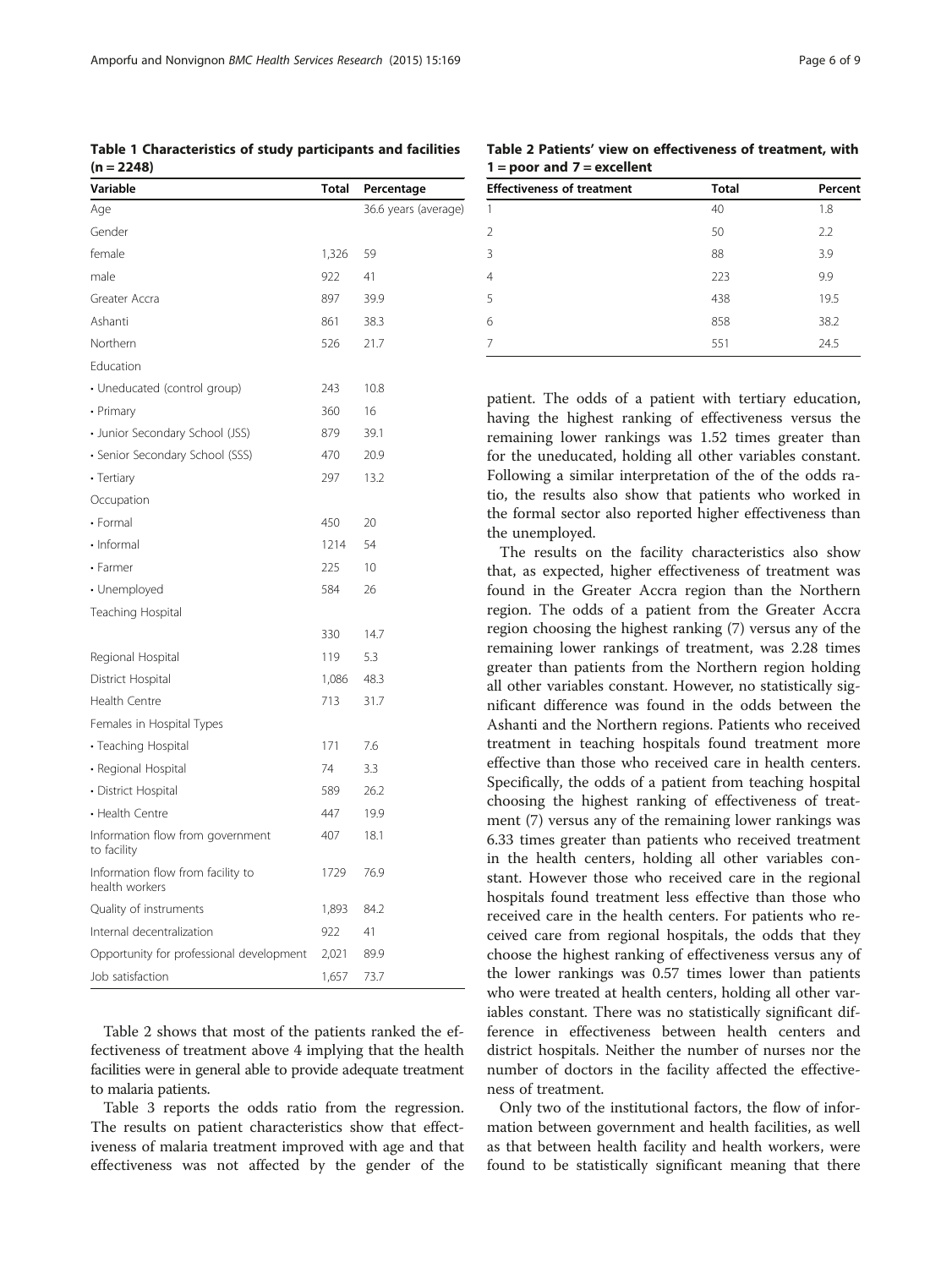| institutional factors associated with treatment effectiveness |             |         |                |          |  |
|---------------------------------------------------------------|-------------|---------|----------------|----------|--|
| Independent<br>variables                                      | Odds ratios | P-value | 95% confidence | Interval |  |
| $X_{2i}$ – Patient<br>characteristics                         |             |         |                |          |  |
| Age                                                           | 1.01        | .024    | 1.001          | 1.041    |  |
| Gender (Female)                                               | 0.83        | .470    | 0.720          | 1.211    |  |
| Primary Education                                             | 0.89        | .815    | 0.759          | 1.085    |  |
| Junior Secondary<br>School                                    | 1.02        | .005    | 1.005          | 1.601    |  |
| Senior Secondary<br>School                                    | 1.46        | .018    | 1.448          | 1.972    |  |
| Tertiary Education                                            | 1.52        | .005    | 1.518          | 2.090    |  |
| Formal                                                        | 1.55        | .004    | 1.519          | 2.188    |  |
| Informal                                                      | 0.82        | .084    | 0.684          | 1.017    |  |
| Farmer                                                        | 0.88        | .375    | 0.734          | 1.129    |  |
| $X_{3i}$ – Facility<br>characteristics                        |             |         |                |          |  |
| Greater Accra<br>Region                                       | 2.28        | .000    | 2.072          | 2.671    |  |
| Ashanti Region                                                | 0.99        | .912    | 0.894          | 1.767    |  |
| Teaching Hospital                                             | 6.33        | .000    | 6.670          | 6.933    |  |
| Regional Hospital                                             | 0.57        | .010    | 0.503          | 0.914    |  |
| District Hospital                                             | 0.98        | .807    | 0.968          | 1.358    |  |
| Number of nurses                                              | 0.99        | .257    | 0.992          | 2.061    |  |
| Number of doctors                                             | 0.99        | .400    | 0.839          | 1.354    |  |
| $X_{4i}$ – Institutional<br>Factors                           |             |         |                |          |  |
| Quality of items<br>procured                                  | 1.13        | .481    | 1.078          | 1.857    |  |
| Professional<br>development                                   | 1.16        | .371    | 1.153          | 2.061    |  |
| Information flow to<br>health workers                         | 1.04        | .018    | 1.007          | 1.567    |  |
| Internal<br>decentralization                                  | 1.39        | .304    | 0.938          | 1.410    |  |
| Information flow<br>from government                           | 2.37        | .004    | 2.085          | 2.398    |  |
| Job Satisfaction                                              | 0.87        | .793    | 0.788          | 1.210    |  |

<span id="page-6-0"></span>

| Table 3 Patient characteristics, facility characteristics and |  |
|---------------------------------------------------------------|--|
| institutional factors associated with treatment effectiveness |  |

Variables with bold P-values are statistically significant at 5 percent significant level.

was a relationship between effectiveness and the two institutional factors. The odds that a health facility with high flow of information between it and the government gets the highest ranking of effectiveness versus the lower ranking was 2.37 greater than a health facility with low flow of information, holding all other variables constants. Similarly, the odds that a health facility with high flow of information between the health facility administrator and health workers had the highest treatment ranking versus a lower ranking was 1.04 greater than a health facility with lower flow of information. In other words, effectiveness of treatment was ranked high in facilities with good flow of information from the government to the facility and from the facility administrators to health workers. The remaining four institutional variables were not statistically significant. Thus internal decentralization, quality of instruments used, professional development, and job satisfaction were not important in ensuring effectiveness of malaria treatment.

## **Discussion**

The present study demonstrates that older age, a higher education and employment within the formal sector has a positive correlation with treatment effectiveness. The results on hospital characteristics showed that greater effectiveness was reported in Greater Accra region and teaching hospitals than other two regions and health center respectively, while patients from regional hospitals reported lower reported effectiveness than health centre. Thus it is possible that patients from the Greater Accra region were advantaged by their location in the same region as the head office of the Ministry of Health. The results on institutional factors showed positive relationship between information flow, both externally (between government and health facility) and internally (between health facility administration and health workers), and effectiveness of treatment.

The study also showed that increasing the number of nurses in the health facility does not necessarily affect the health outcome of patients in the outpatients department. The inverse effect of number of doctors on effectiveness could imply that the large facilities do not allocate enough doctors to the outpatient department and hence perform poorly in effectiveness. These results are contrary to what was found in the literature. Needleman et al. [\[13\]](#page-8-0) examined the relationship between structural and outcome quality. Specifically, the study sought to examine the effect of hospital staffing, focusing mainly on number of nursing care, on health outcomes. The paper showed that high proportion of hours of nursing care was associated with lower risk of patients having complications such as urinary tract infection. Stanton and Rutherford [\[20](#page-8-0)] also examined the effect of nurse-staffing levels on patient adverse outcomes such as pneumonia and urinary tract infection. The study showed a negative relationship between patient adverse outcomes and the level of nurse staffing. A similar result might have been obtained in the current study if the variable for the number of nurses referred only to the number of nurses in the outpatient department.

Given that the teaching hospital variable represents external decentralization, the results here imply that giving more autonomy to health facility in terms of hiring of health workers, and in procurement can improve the effectiveness of treatment provided. Internal decentralization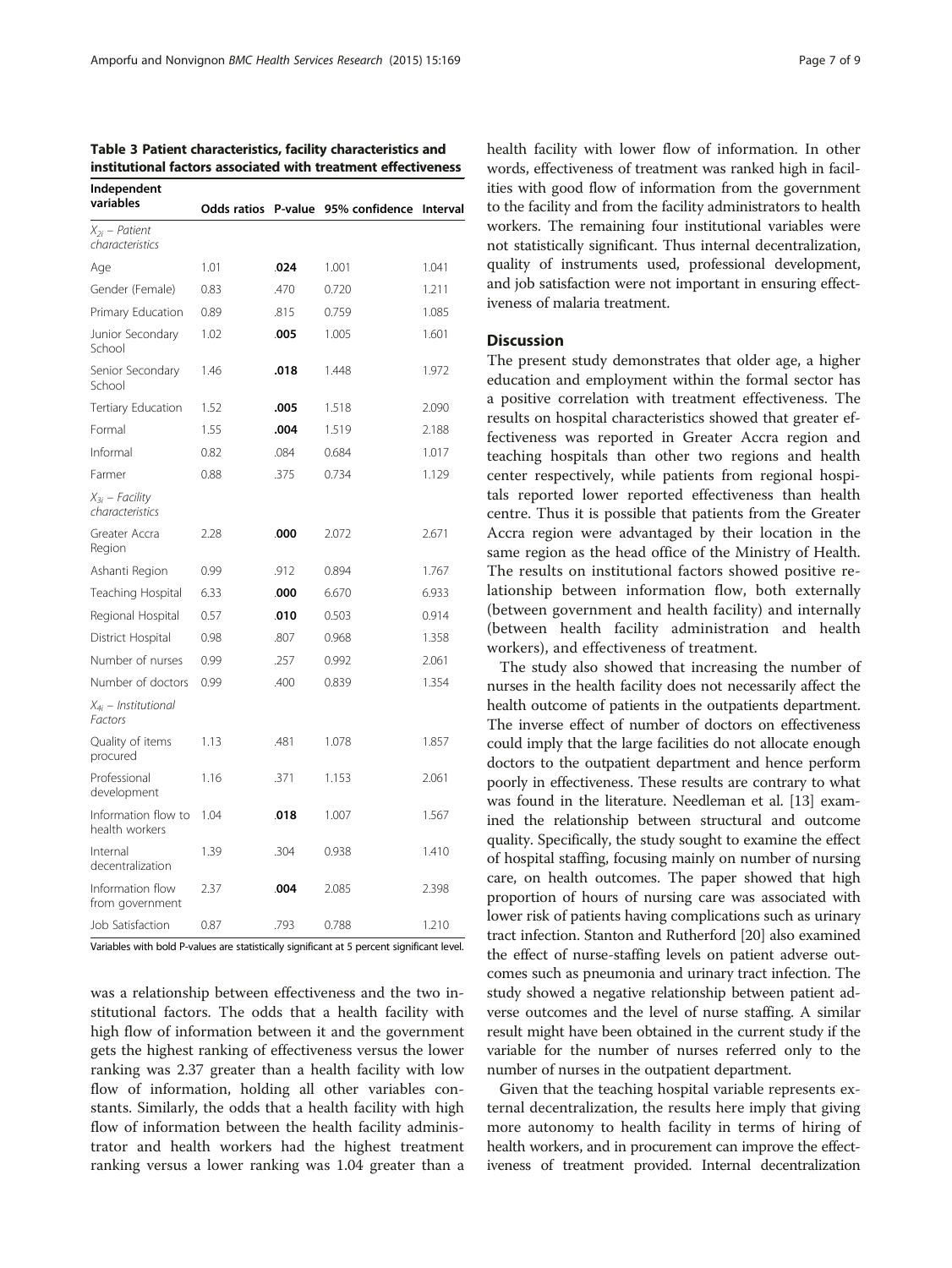however did not have any effect on treatment effectiveness. Studies have examined the effect of decentralization on health outcomes. For example Robalino, et al., [\[21\]](#page-8-0) showed that fiscal decentralization in health facilities improved health outcomes in environments with high corruption but decentralization was less beneficial in environments with high ethno-linguistic fractionalization. Ethno-linguistic fractionalization simply refers to divisions according to ethnicity or language. When there is a high probability that any two people picked from a population belong to different ethnicities, health outcome is likely to be poor probably as a result of poor coordination [\[21](#page-8-0)]. The Ghanaian population is made up of seventy-five ethnic groups [[22](#page-8-0)] and so it is possible that high ethno-linguistic fractionalization exists among health workers and administrators and hence impedes coordination. This could explain the weak impact of internal decentralization on treatment effectiveness.

Studies on the relationship between job satisfaction and health outcomes focused on the health outcome of health workers and not that of patients. For example, a study found that job dissatisfaction is associated with mental problems of health workers [[23\]](#page-8-0). There is thus paucity of studies examining the effect of job satisfaction, as well as the institutional factors examined in the current study, on patient health outcome or effectiveness of treatment. The results in the current study imply that effective treatment of malaria can still be provided even if health workers were not satisfied with their job.

The results on institutional factors also imply that in order to provide effective treatment of malaria, the facility should be able to receive information from the government on new methods of treatment and any such information should be relayed to health workers. Such information flow is more capable of improving effectiveness of treatment than even the opportunity for professional development. The statistical insignificance of the procurement process that ensures the purchase of quality of instruments used implies that health facilities that rated their procured instruments to be of high quality did not provide better effectiveness of treatment than those who rated the quality low. This could be due to government regulation regarding the types of instruments imported or procured by the health facilities. If government's policy ensures that instruments used met the set standard then variation in quality of instruments used may not statistically affect the effectiveness of treatment. A Pearson correlation between internal decentralization and the flow of information to health workers was 0.28 which is low. Thus, the insignificance of internal decentralization may not be due to high correlation with the flow of information to health workers. Internal decentralization then may be important for other aspects of quality of care such as attitude of health workers [[24](#page-8-0)] but not the effectiveness of treatment.

#### **Limitations**

Since information on population treated by health facilities was not available for the computation of an appropriate sample size the convenience sampling method. The usual disadvantage of convenience sampling is the possibility of using a sample size that is not a good representation of the population and hence cause biased results. The disadvantage in the current study is the possibility that the convenience sampling method used might not maintain the exact proportion in outpatient population across the health facilities. Such a disadvantage was minimized by ensuring that the sample size for larger facilities was always larger than those for the smaller facilities. A second limitation of the study is that data on number of nurses and doctors per facility was not limited to outpatient nurses and doctors but all doctors and nurses in the facilities. The results on these two variables then were interpreted with caution. The data lacked variables that measure patients' income and length of training or working experience of doctors/nurses. Besides, the study did not compare the Ghanaian setting with the settings of other countries and hence the study is unable to generalize results to other settings.

Another limitation is that the results in the study were obtained from self reported data. The literature has raised concern over the validity of self reported morbidity. Subramanian et al. [[25\]](#page-8-0) for example, used Indian data to show that self reported illness was positively correlated with respondents' socioeconomic status measured by the level of education. Thus respondents with high level of education were likely to report higher health status than the less educated. Such correlation is likely to bias the results on self reported health outcome so the current study validated the self reported effectiveness of illness by including patients' characteristics including their level of education in the regression equation. In this way the study controls for any bias caused by personal characteristics. The study showed higher effectiveness of treatment among patients with higher education level such as Senior Secondary and Tertiary. This is consistent with Subramanian et al. [\[25](#page-8-0)].

# Conclusions

The study has shown that in addition to patients' characteristics especially regarding education level, institutional factors are very important determinants of the effective treatment of malaria. The institutional factors examined were external decentralization, quality of instruments procured, opportunity of professional development, the flow of information between government and health facilities and between health facilities and health workers, and job satisfaction. Regional differences in effectiveness of treatment were also examined.